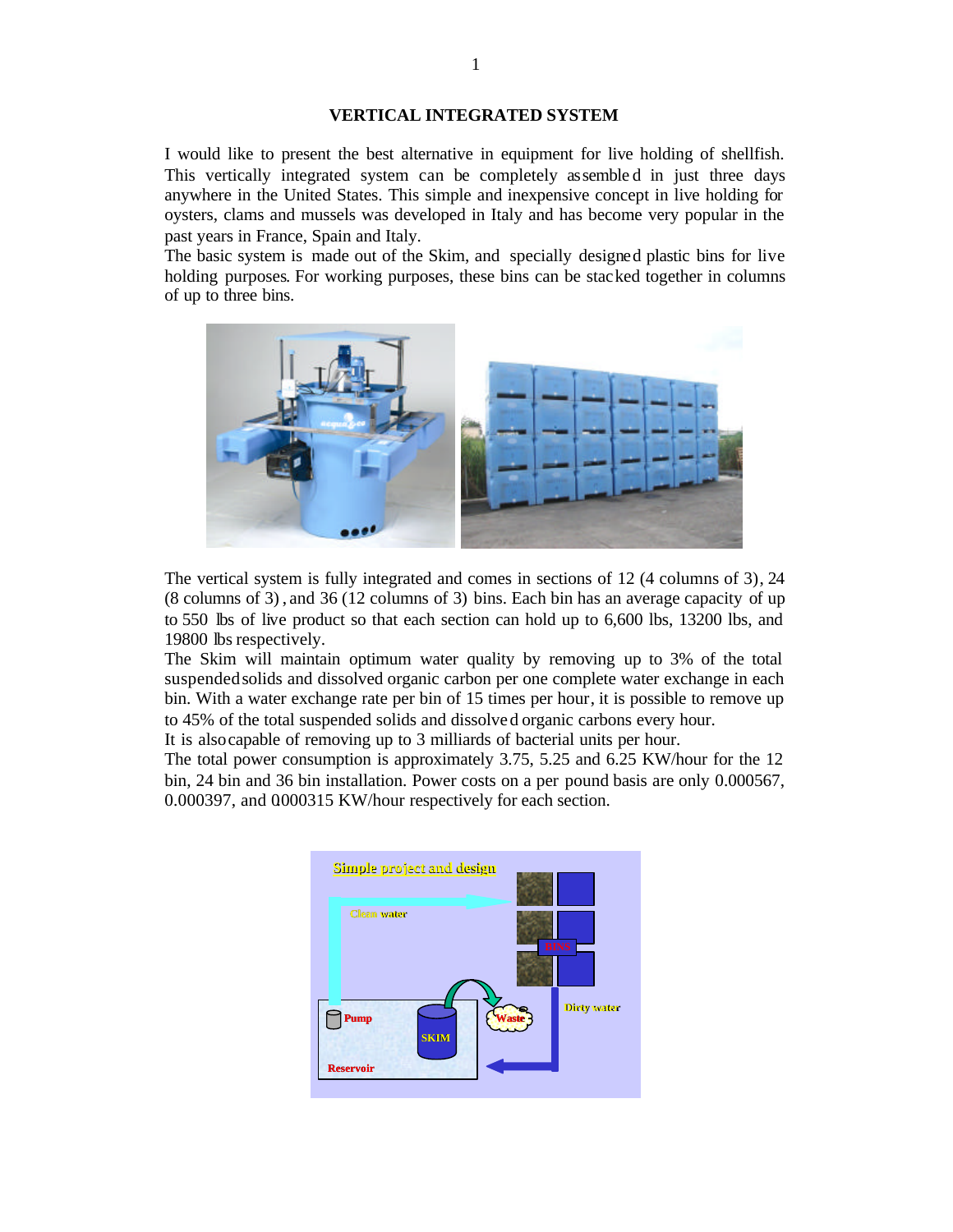

**Vertical system**

This system is extremely flexible in the bin arrangement and the location on the Skim. The following four examples fully illustrate the flexibility of this exceptional live holding system.



2